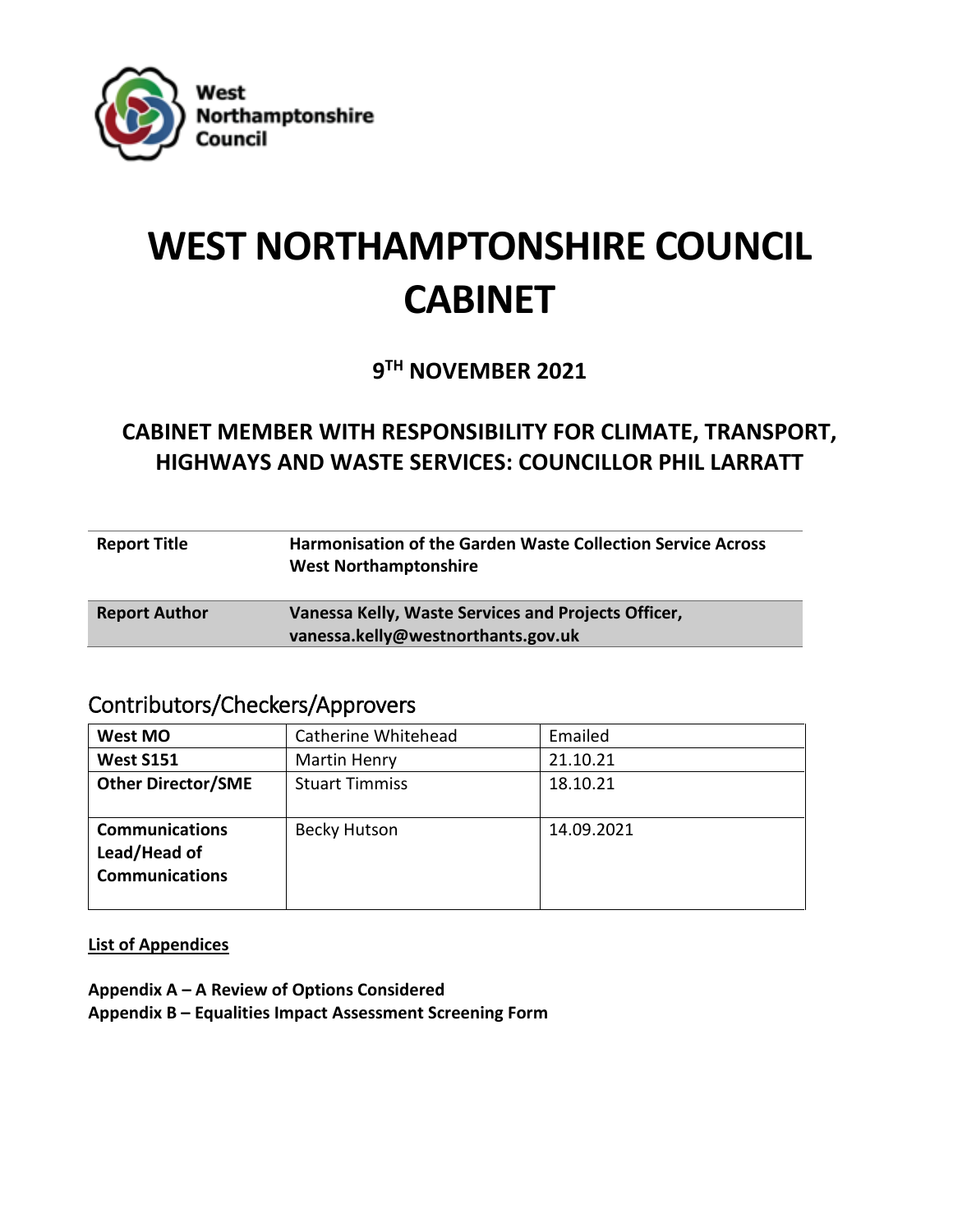#### **1. Purpose of Report**

- 1.1. Since the creation of West Northamptonshire Council on 1 April 2021, there have been two different garden waste collection services running across the council area, both collecting garden waste from residents' homes fortnightly. There is a free of charge service in the former South Northamptonshire area and an opt-in, chargeable service in the former areas of Northampton Borough and Daventry District.
- 1.2. The purpose of this report is to consider the options for harmonising the garden waste collection service, so that all residents receive the same service across the whole of the council area.

#### **2. Executive Summary**

- 2.1 Garden waste is currently collected fortnightly across the whole of West Northamptonshire, with a break of one week at Christmas. The services in the Daventry and Northampton areas are opt-in chargeable services, whereas the service is free of charge for residents in the former sovereign Council area of South Northamptonshire.
- 2.2 The garden waste that is collected is treated by composting into a soil conditioner which is used on farmers' fields. The treatment arrangements are made under a contract and the Council pays an amount per tonne of garden waste treated. Household waste which goes for composting can be counted towards a council's recycling rate.
- 2.3 In the first few weeks of the new council the garden waste collection charges levied in the Northampton and Daventry areas were harmonised as well at the point in the year when residents renew their 'subscription' to the service. Northampton residents, who opted to subscribe to the service were charged £42 for 12 months. Daventry District residents who opted to subscribe to the service, were charged £35 for 10 months, which is the equivalent of £42 for 12 months, bringing their subscription date in line with that of Northampton. For residents in the former South Northamptonshire, the collection service has remained free of charge, under the new council as there was insufficient time to review the arrangements in advance of Vesting Day.
- 2.4 Sovereign councils were able to continue their existing charging policy under the Structural Change Order but maintaining a different charging position in each geographical location will not be a legally defensible position if allowed to continue.
- 2.5 Since 1 April 2021, the council has received negative feedback and several complaints about the disparity of charging across the council area. Complaints have also been considered by the Local Government Ombudsman, who on the basis of the ongoing review and future decision of the council has not found fault.
- 2.6 This report is the outcome of this review and makes recommendations for harmonising the garden waste collection service across the whole of West Northamptonshire in line with the Council's mandate to harmonise charging policies to ensure parity for its residents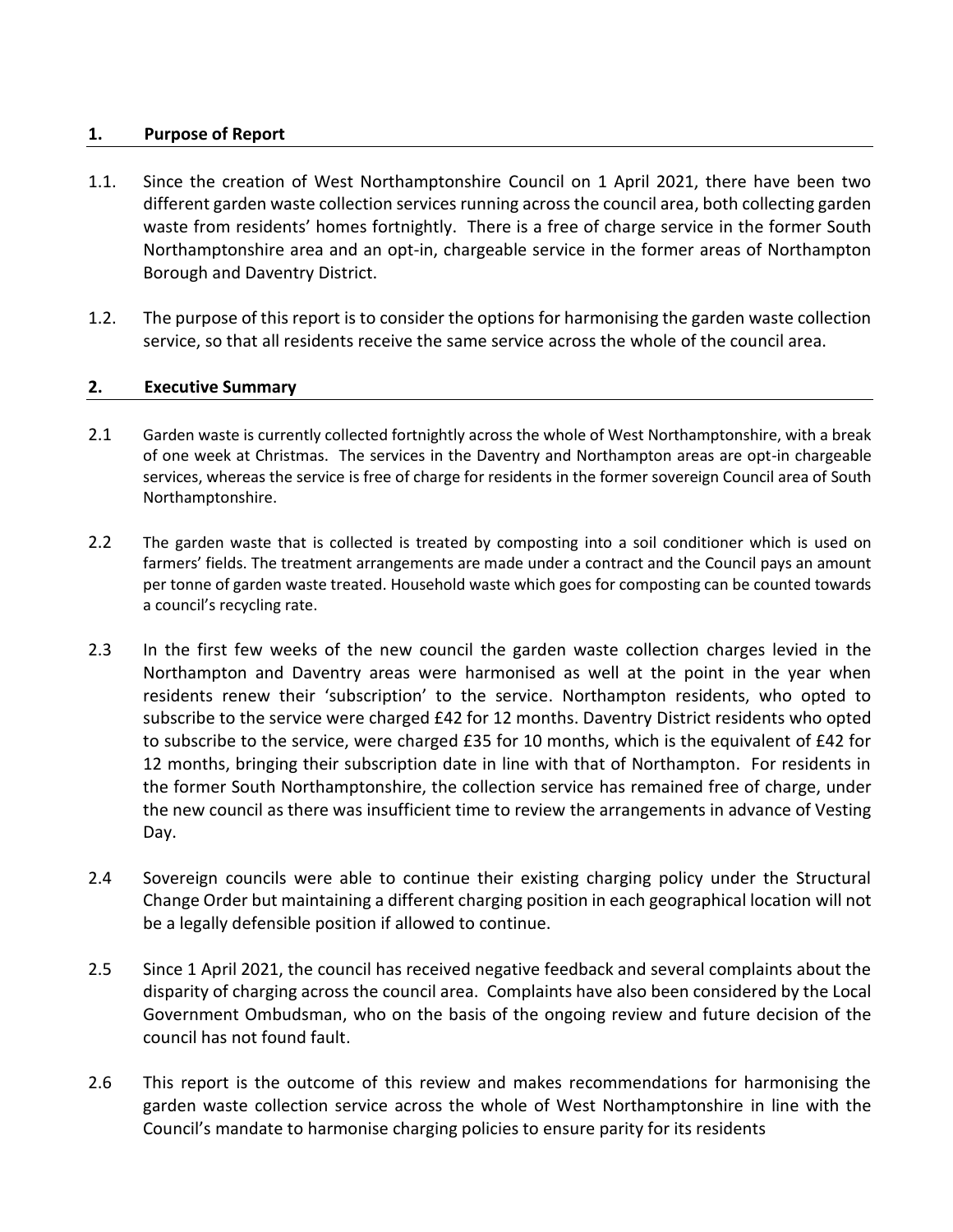#### **3. Recommendations**

#### 3.1 It is recommended that the Cabinet:

- a) Agree that a charge is made for kerbside garden waste collection for all residents of West Northamptonshire who opt into this service of £42 per bin per year, from 1 April 2022;
- b) Approve the decision to run the customer service and administration of the garden waste collection service in-house for all residents of West Northamptonshire, thus removing its administration from West Northamptonshire Norse, in the Daventry area.
- c) Approve the establishment of a subsidised home composting scheme, to be launched at the same time as the charge 2022/23, to offer residents an alternative.

#### **4. Reason for Recommendations**

- 4.1 The introduction of a charge for the collection of garden waste brings the south of West Northamptonshire into harmony with the rest of the council area. The scheme will be run council-wide with the level of charge, terms and conditions and service standards the same across west Northamptonshire.
- 4.2 Charging for the collection of garden waste ensures that only those who wish to use the service pay for it and in that way, supports the Polluter Pays Principle. Therefore, those who home compost, or who don't have gardens or who take their garden waste to the Household Waste Recycling Centre are not paying for the collection service.
- 4.3 The Council is permitted to levy a 'reasonable' charge for the garden waste service (under the Controlled Waste (England and Wales) Regulations 2012). The proposed charge will generate income essential to part fund the waste collection services provided to the residents of West Northamptonshire. This includes approximately £800,000 in additional net income to the council in 2022/23 for the south area, where the charge will be newly introduced. It will also maintain the approximate £2.2 million of annual income from the areas of the council where there is an existing charge.
- 4.4 The £42 charge recommended for 2022/23 is the same as was charged in the Daventry and Northampton areas in 2021/22 and so represents no increase for those residents and is identified as average across the region.
- 4.5 The proposal to bring the customer service and administration of the garden waste collection service will enable to Council to have a direct interface with residents who wish to opt-in to this service, ensuring they receive the best possible customer service.
- 4.6 The subsidised home composting scheme provides an alternative option for residents who do not want to pay the collection fee. It also promotes home composting, which in waste management terms is a preferred option.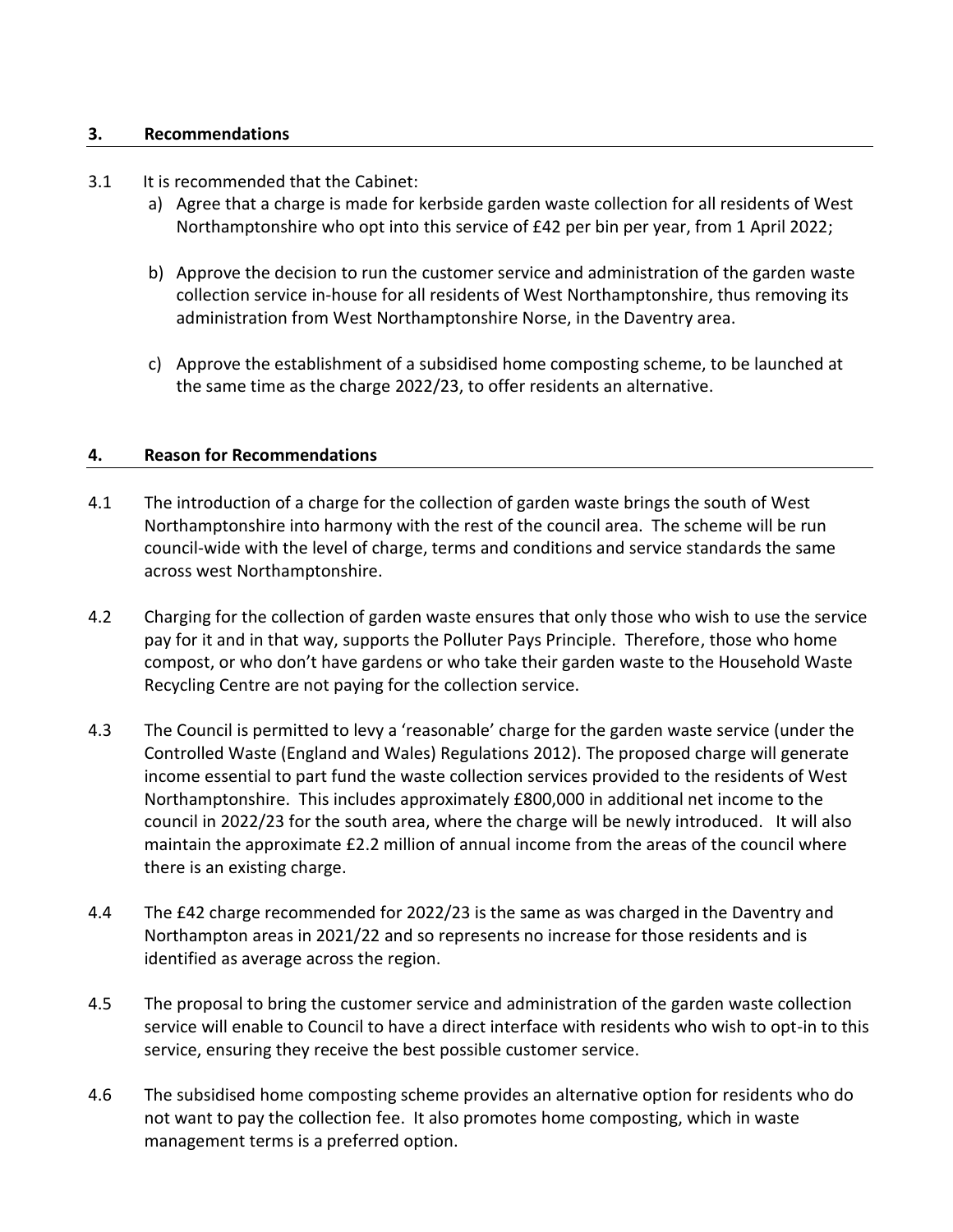#### **5. Report Background**

- 5.1 Under schedule 1 of the Controlled Waste Regulations, 2012, garden waste is household waste for which a charge can be made for collection. For clarity, the legal requirement is not to balance cost and income. However, the charges applied in West Northamptonshire are used to support the provision of waste services.
- 5.2 Traditionally garden waste has been collected free of charge, initially in attempt to meet government recycling targets and then to maintain performance. However, in more recent years and in response to budgetary pressures the number of councils who charge for garden waste has increased. In 2012/13 30% of local authorities England charged for garden waste collection, and in 19/20 the number has increased to 65 % of local authorities.
- 5.2 The Resource and Waste Strategy for England published in 2018, proposed making garden waste collections free of charge for all, or capping the charge at £30 from 2023/24. These proposals are yet to be agreed and an update from DERFA is expected before Christmas. In recent consultations regarding the 'consistency of waste collection services', DEFRA have said that they would fund the net additional cost for councils if they introduced changes, in line with 'new burdens guidance'. This means that the risk to West Northamptonshire related to these changes is considered to be low.
- 5.3 According to figures from WRAP in 2018/19, the average price charged for the collection of garden waste in England was £43 per year, within the range £24 to £96.

#### **5.5 Daventry**

- 5.5.1 A charge for the collection of garden waste was introduced in the former Daventry District, in June 2018, at the same time as the co-mingled recycling collection and 3 weekly refuse collections. The charge for the first year was £35 per bin for the full subscription year, nonrefundable and that same price regardless of when in the year the resident signs up. 61 % of the households in the area signed up in 2018/19.
- 5.5.2 The price has gone up by £1 per year, until 2021, when the charge was changed to £35 for 10 months of the year (equates to £42 for a full year), to bring it into line with both the charge and the charging period levied in Northampton.
- 5.5.3 The level of the charge is set by the council, but it is the council's Joint Venture West Northamptonshire Norse, that administers the service and take the payments. WN Norse returns 90 % of the income back to the councils, retaining 10 % to cover administration costs.
- 5.5.4 WNC offer direct debits via an external provider and have 7,387 customers currently signed up on DD. In the last full year of the services, there were 23,145 subscriptions paid, with is 62% of eligible households.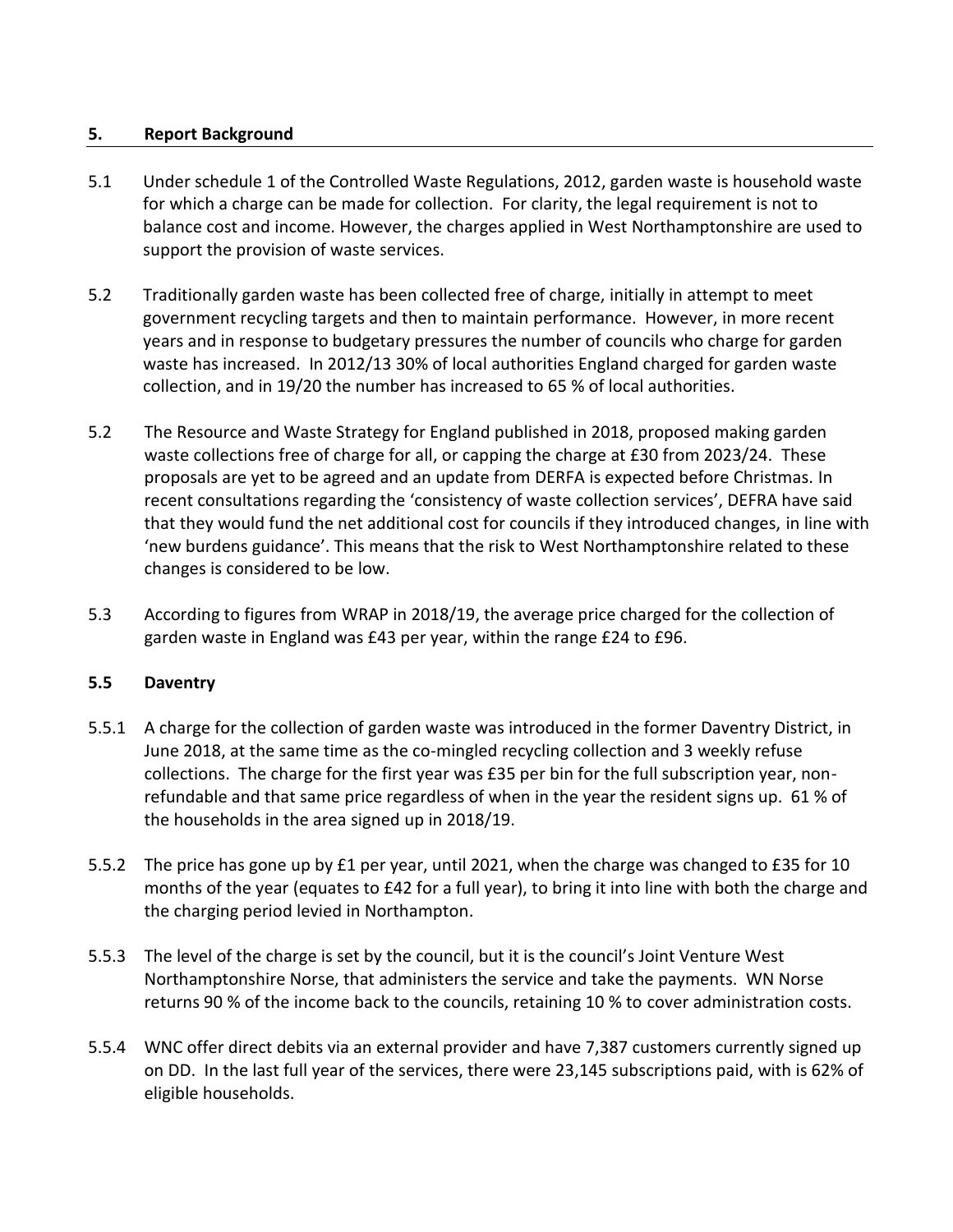# **5.6 Northampton**

- 5.6.1 The charge for the collections of garden waste in Northampton was introduced in April 2020. The fee was set at £42 per bin in the first year, again with no refunds or discount for signing up part way through the year. The scheme is administered in house, which includes the taking of payments. A specialist company is used for the management and generation of the wheeled bin permits. There is currently no facility for signing up on Direct Debit.
- 5.6.2 A different scheme is in place for garden waste collected from terraced properties, where waste is collected in sacks rather than a wheeled bin. Residents still need to pay the £42 fee for the year, but then can book in collections of sacks of garden waste.
- 5.6.3 In the first year of the scheme 36,502 subscriptions were paid for, including around 200 for chargeable sacks. This is around 52 % of the eligible households.

# **5.7 Introducing a Charge into the former South Northamptonshire**

5.7.1 If agreed, this charge for the collection of garden waste will be new for the residents of the former South Northamptonshire Council. This area of West Northamptonshire is largely rural, with relatively few flatted or terraced properties. Take up of the garden waste scheme is expected to be high, at least on par with Daventry's 62 % of households. Experience has shown that, once residents are paying for their garden waste to be collected, they are more likely to maximise the use of their bin. The total tonnage of garden waste collected each year in this area, is not expected to reduce significantly as a result of the charge.

#### **5.8 A Council-wide Garden Waste Collection Service**

- 5.8.1 It is proposed that, from April 2022, there will be one garden waste collection service operating across the whole of West Northamptonshire with a charge of £42 per bin per year.
- 5.8.2 The same charge, terms and conditions and service level agreements will apply across the whole council area, but the physical collections will still be provided by the area based collection teams.
- 5.8.3 The scheme will run from April to March each year and residents will need to purchase a permit to ensure that they garden waste bin is collected. Residents will be encouraged to purchase their permit on-line, but there will be an option to call and pay using a card over the phone, for those who do not have internet access. Additional staff will be required at renewal time of year to answer calls and take payments and these additional costs have been factored into the net income. Residents can pay for multiple bins, if they have a large garden, but measures will be in place to guard against commercial garden waste being collected.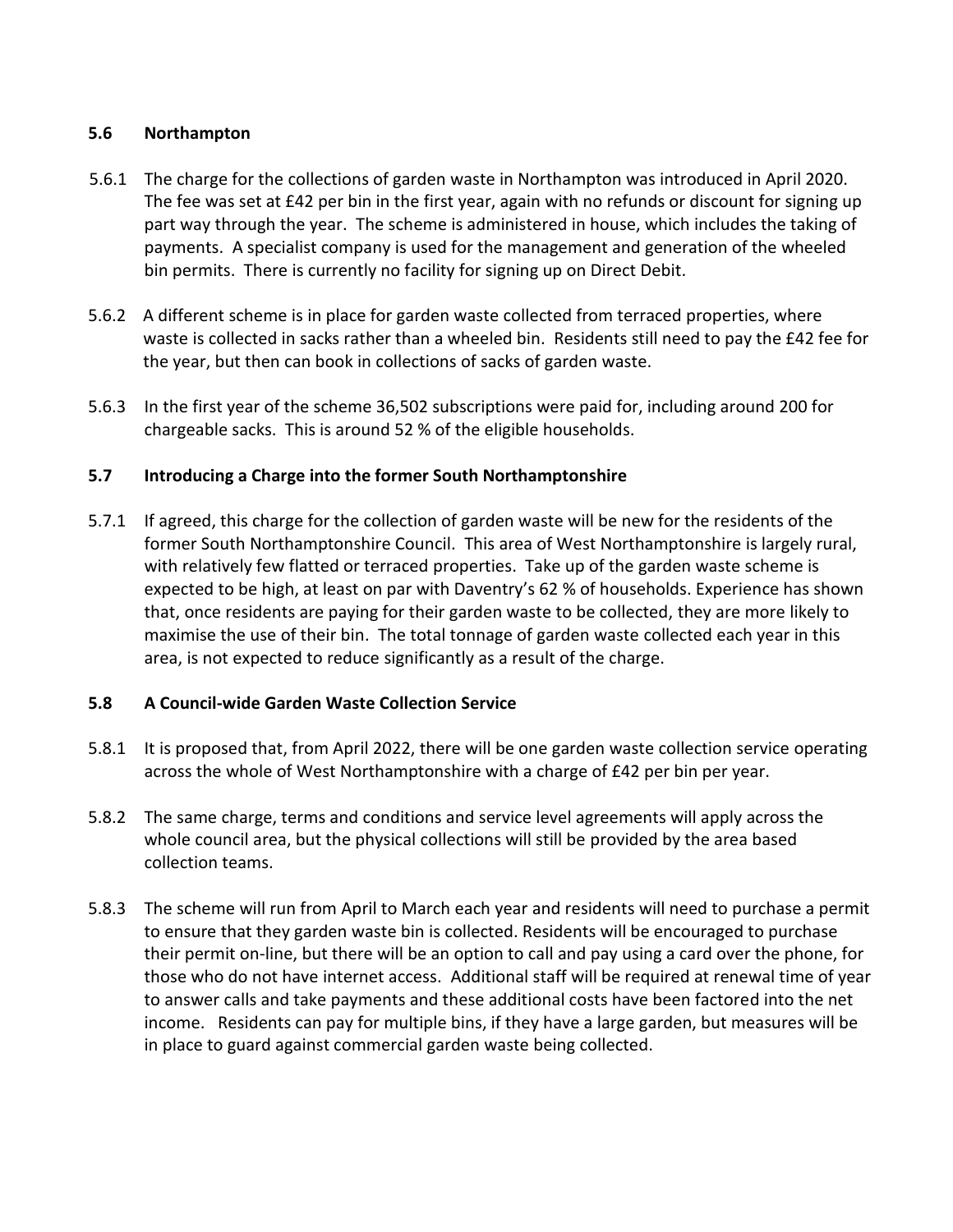5.8.3 It is proposed that the customer services and administration of the scheme will be run in house, which is currently how the service is undertaken in the Northampton area. In Daventry, West Northamptonshire Norse are currently responsible for administering the scheme, which includes, taking the payment (either via the telephone or online) and producing and issuing the bin permits to each participating household. Officers have been involved in discussion with West Northamptonshire Norse to remove this element of the service from the Joint Venture Service Agreement and appropriate financial deductions will be made. This proposal will allow the council to run one scheme across the whole Council area, benefitting from economies in scales in terms of IT, call handling and permit production and monitoring.

# **5.9 Subsidised Home Composting Scheme**

- 5.9.1 When the garden waste charge was first introduced into the Daventry area, a subsidised home composting scheme was launched at the same time, to give residents a sustainable alternative to paying the collection charge, and to encourage home composting.
- 5.9.2 Residents of the Daventry District were able to buy a home composter for £10 delivered, which was around £15 cheaper than they are without the subsidy.
- 5.9.3 It is proposed to offer a subsidised home composting scheme for all West Northamptonshire Council residents in the run up to the new charge in the south and the re-subscription time of year for residents of Northampton and Daventry. This will be capped at £30,000, for one year only, the costs of which will be deducted from the first year increase in income.

#### **6. Issues and Choices**

- 6.1 In reviewing the council's garden waste service, several alternative options were considered for harmonising it across the whole of West Northamptonshire. Appendix A shows a table of the considered options, along with the positive and negative considerations of each option and the financial impact of each.
- 6.2 Officers have considered whether it will be appropriate and possible to offer discounts, for example in the following circumstances:
	- A resident pays by direct debit; or
	- A household has more than one bin (multi-bin discount); or
	- If a household would like to pay for more than one year in advance; or
	- For residents in receipt of certain benefits.

The council is currently seeking to establish a single auto payment system across West Northants which may enable future opportunities for any discounts to be administered as well as providing evidence of where any discounts are needed or justified based on usage. Therefore, it is proposed to introduce the scheme using existing payment systems in April 2022.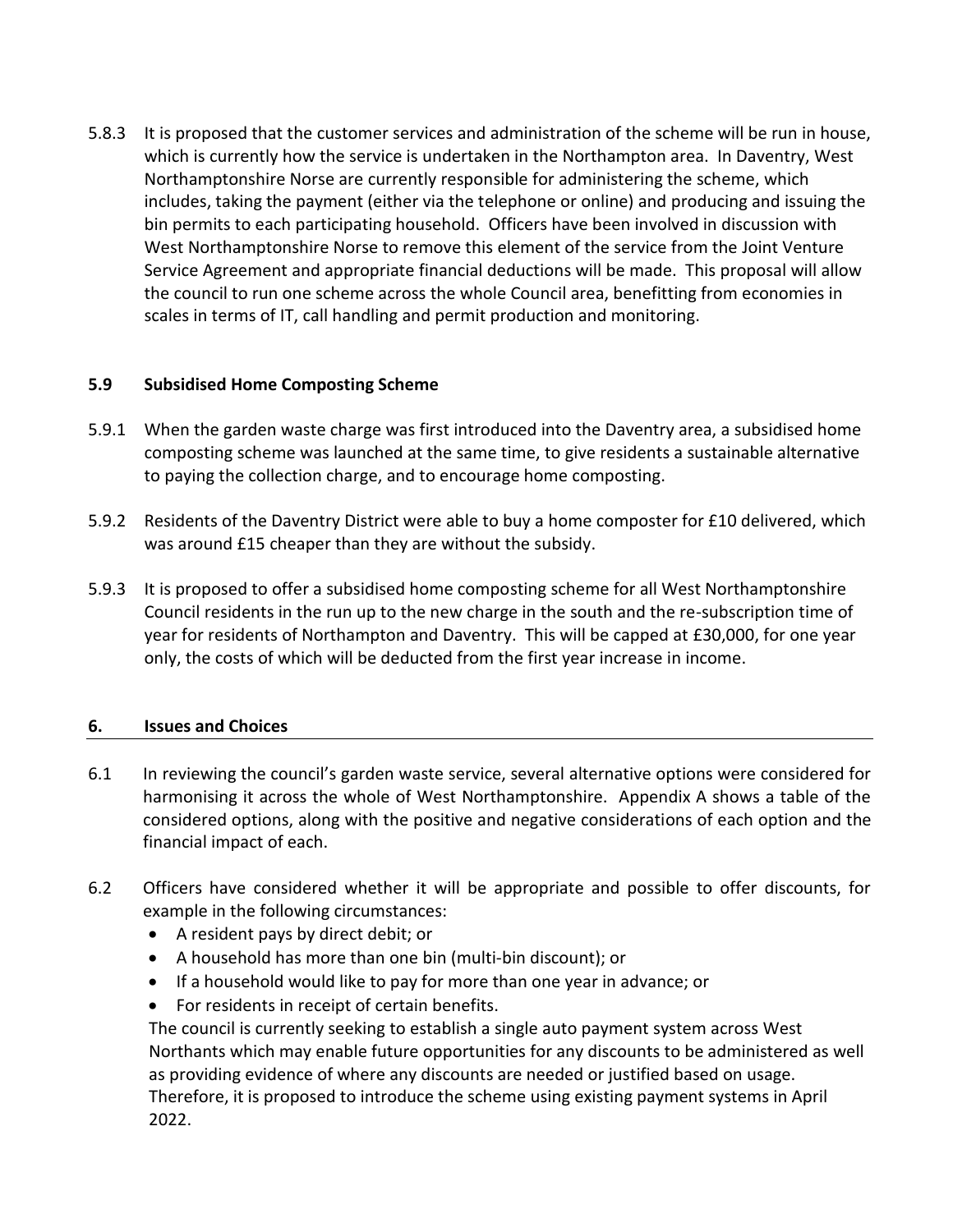#### **7. Implications (including financial implications)**

#### 7.1 **Resources and Financial**

- 7.1.1 If agreed, this proposal will generate an approximate £800,000 of additional income to West Northamptonshire. This figure is net of implementation and running costs, such as the costs associated with the production of publicity material and bin permits, additional call handling staff and the subsidised home composting scheme.
- 7.1.2 There will be on-going revenue costs each year, in terms of publicity, permits and staff, but these will always be netted from the income, so there are no net additional revenue costs.
- 7.1.3 The proposal maintains the approximate £2.2 million of income already secured from the existing Northampton and Daventry schemes.
- 7.1.4 In year 1 of the new scheme £30,000 will be spent on providing the subsidised home composting scheme. This has been accounted for in the implementation costs (see section 7.1.1 above).

#### 7.2 **Legal**

7.2.1 The Structural Change Order allowed the continuation of the sovereign council's charging policies in the short term, but this is unlikely to be a defendable position longer term.

#### 7.3 **Risk**

- 7.3.1 There are several risks associated with not harmonising the garden waste charge across the whole of West Northamptonshire. As previously stated, there is a potential for a legal challenge if the difference in charging policy across the council are is not addressed in a timely way.
- 7.3.2 There is also the risk of reputational damage as a result of complaints from residents about the difference in the service provided across the council area. This could mean an increase in complaints to the Local Government Ombudsman, which will become increasingly difficult to defend.
- 7.3.3 There is a risk that the council will receive complaints from residents of the South area of West Northamptonshire due to the introduction of the charge. However, this risk is likely to be less than if the Council maintained a position where different charges are applied to the geographical areas.
- 7.3.4 There is a risk that central government will require garden waste collected services to be provided free of charge, or capped at a set rate when it publishes the outcome of the latest consultation paper. If this were to be the case, then central government has confirmed that any new burdens arising from the change in policy, would be funded, and sufficient time would be given to allow the necessary changes to be made.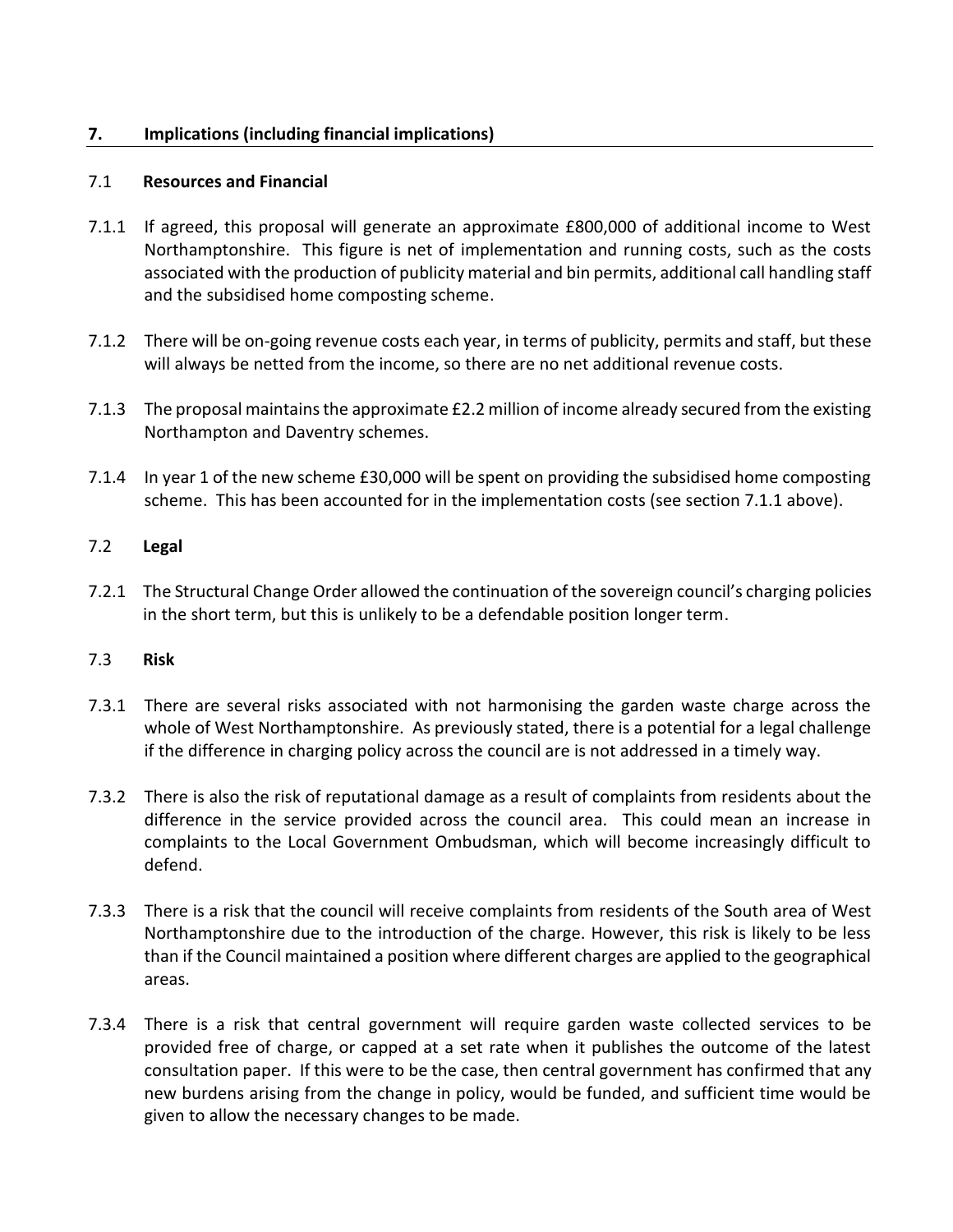# 7.4 **Consultation**

- 7.4.1 Public consultation was undertaken by Northampton Borough Council and Daventry District Council in advance of introducing their chargeable garden waste schemes. In both cases this was as part of a wider consultation exercise about the whole refuse collection and recycling service.
- 7.4.2 No specific consultation has taken place for the harmonisation of the service across West Northants or the introduction of a charge into former South Northamptonshire. However, in the formation of West Northamptonshire Council by bringing together 4 different sovereign authorities and the associated consultation, the new authority has a mandate to harmonise charging policies to ensure parity for its residents.

# 7.5 **Equalities Implications**

7.5.1 By virtue of the Equality Act 2010 the Council has to bear in mind, and demonstrate having paid due regard to its wider Public Sector Equality Duty (PSED) when proposing service changes i.e. the duty to:

(a) eliminate discrimination, harassment, victimisation and any other conduct that is prohibited by or under this (Equality) Act;

(b) advance equality of opportunity between persons who share a relevant protected characteristic and persons who do not share it;

(c) foster good relations between persons who share a relevant protected characteristic and persons who do not share it." ('protected characteristics' are: Age, disability, gender reassignment, marriage and civil partnership, pregnancy and maternity, race, religion or belief, sex, and sexual orientation.)

7.5.2 In recognition of this duty the Council has carried out an Equality Screening Assessment, a copy of which is appended to this report.

#### 7.6 **Consideration by Overview and Scrutiny**

7.6.1 Not considered by Overview and Scrutiny.

#### 7.7 **Climate Impact**

7.7.1 Charging for garden waste collection, supports the polluter pays principle, whereby only those who wish to use the service, pay for it. Home composting is also being encouraged, which is the most sustainable and carbon neutral way of treating garden waste. There is potential for the garden waste rounds to be rerouted, thus potentially saving fuel and its associated emissions.

#### 7.8 **Community Impact**

7.8.1 The proposal impacts the residents of the south area of West Northamptonshire, as their garden waste service is harmonised with that of Northampton and Daventry.